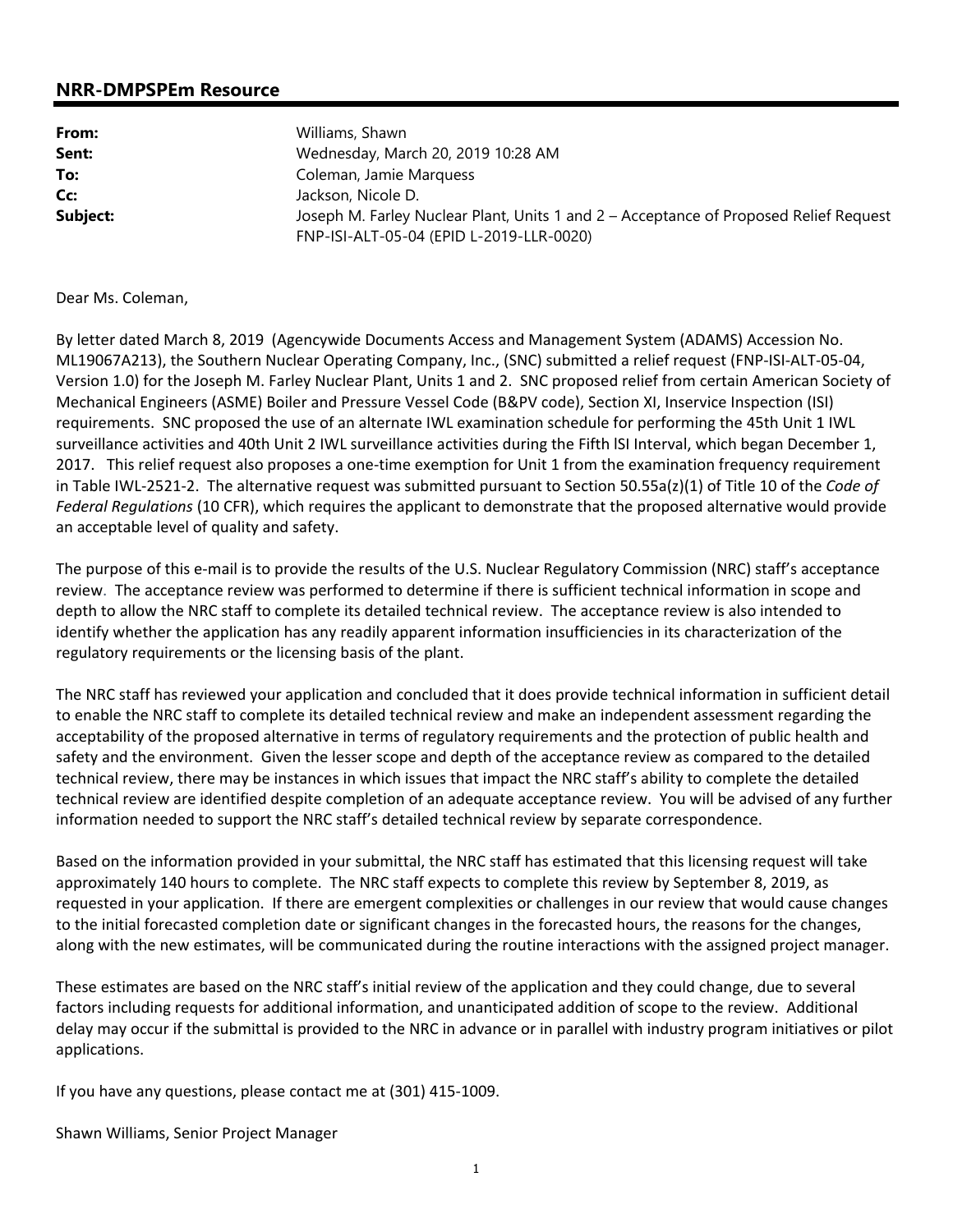Plant Licensing Branch II-1 Division of Operating Reactor Licensing Office of Nuclear Reactor Regulation

Docket Nos. 50-348 and 50-364